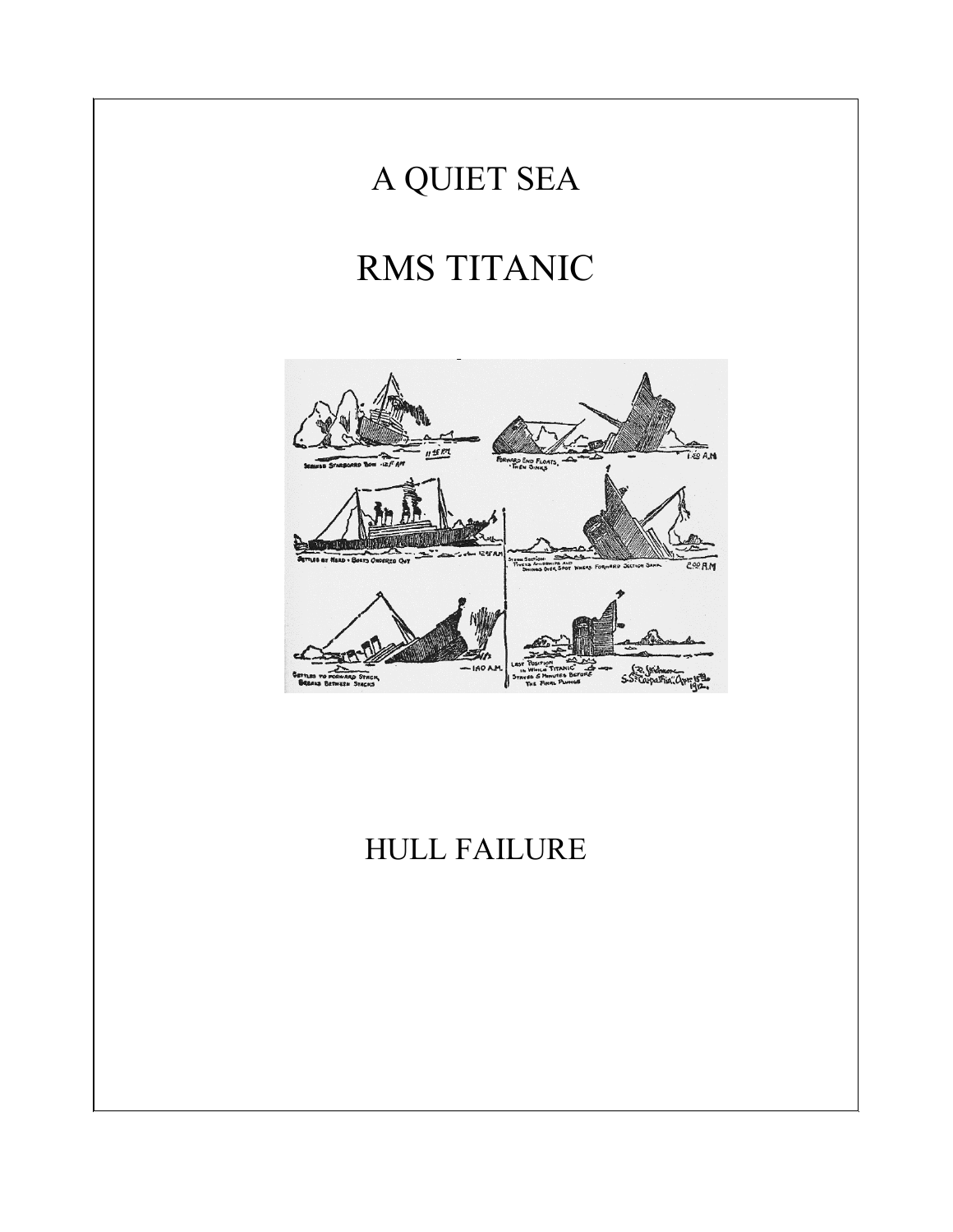## TITANIC HULL FAILURE

It wasn't until Titanic was discovered in 1986 by a Woods Hole Oceanographic Institute expedition, led by Robert Ballard, that it became known for certain that the ship experienced a total structural failure and broke in two. When she came to rest, the hull sections were separated by over 2,000 feet of ocean floor. Until that discovery, it was assumed that Titanic sank in one piece. Although there were eyewitness accounts describing the breakup of the hull, the Boards of Inquiry accepted the testimony of the four surviving officers that Titanic sank intact. Explosive sounds were attributed to boiler explosions and machinery tearing loose and crashing into the bow. However, the most compelling description of the catastrophic hull failure came from 17-year-old Jack Thayer, who found himself in the water near the ship. "It was like standing under a steel railway bridge while an express train passes overhead mingled with the noise of a pressed steel factory and the wholesale breakage of china. Suddenly the whole superstructure of the ship appeared to split, well forward to midship, and bow or buckle upwards."

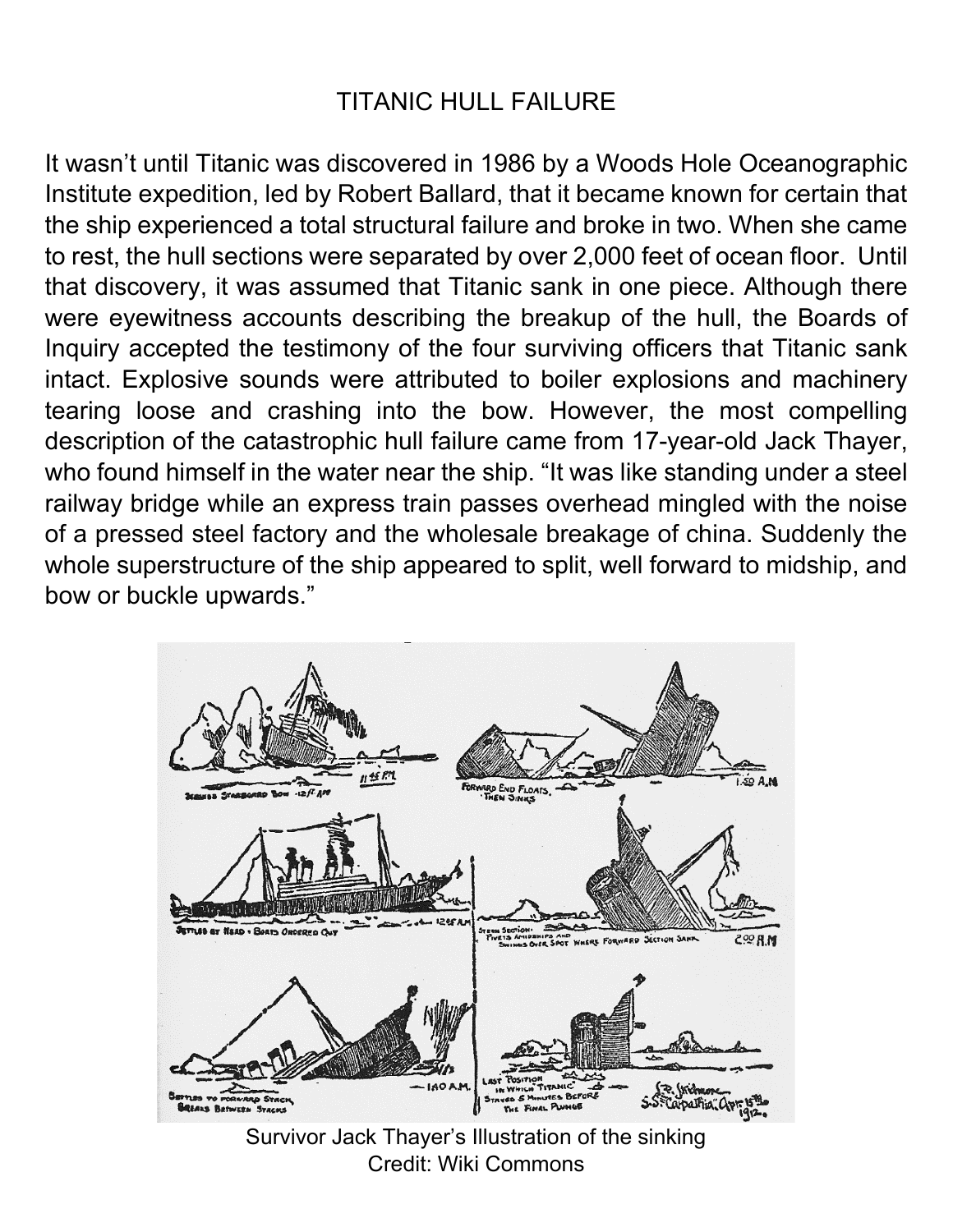During Titanic's cataclysmic self-destruction, the stern slowly settled back. As her bow sank deeper, the upper midship portion of the hull remained partially attached, the fore section hauling the still floating stern down until the dwindling connection between bow and stern finally ruptured. During this convulsion, the stern twisted violently around to port, floated briefly on its own, then disappeared under the sea.

Although the hull failure was included in James Cameron's 1997 Titanic film, the sequence of the top to bottom hull failure was determined to be incorrect. Subsequent investigations by William Garzke, J.W. Stettler, B.S. Thomas (M), Richard Woytowich, Roy Mendot and others strongly point to a bottom-up failure.

There are various ways to rivet ship's plates together, but the two basic methods are butt laps and butt joints. Simply put, for a butt lap, the plate ends overlap each other and are riveted; in the butt joint, the plate ends bear on each other and are connected with a third piece, the butt strap, that is riveted to both plates. The bottom plating of riveted merchant ships after the 1880s was usually connected with butt laps. These were simpler to construct and required less material and labor. However, the advantage of added compressive strength derived from the plate edges bearing upon one another in a butt joint, was lost. This was of less importance with a well-designed, multiple-riveted butt lap and the support offered by internal framing and internal double bottom tank top plating. Still, the butt lap joints in Titanic may have contributed in some degree to the failure of the bottom plating under those extreme conditions.

A detailed failure sequence of the double bottom structure is beyond the scope of this post, but calculations revealed that the bottom possessed about 83% of the strength of the heavily constructed, doubled upper hull plating, known as the sheer strake and strength deck. Suffice it to say that various structural features contributed to the ship's bottom failure: the reduction of the double bottom depth from about 6 to 5 feet between the reciprocating engine room and Boiler Room #1; the presence of 3 manholes transversely across the inner bottom plating in Boiler Rm. #1, forming natural weak spots; the abrupt ends of longitudinal framing to support the reciprocating engines; and so forth. While Titanic was well designed to withstand the rigors of extreme winter North